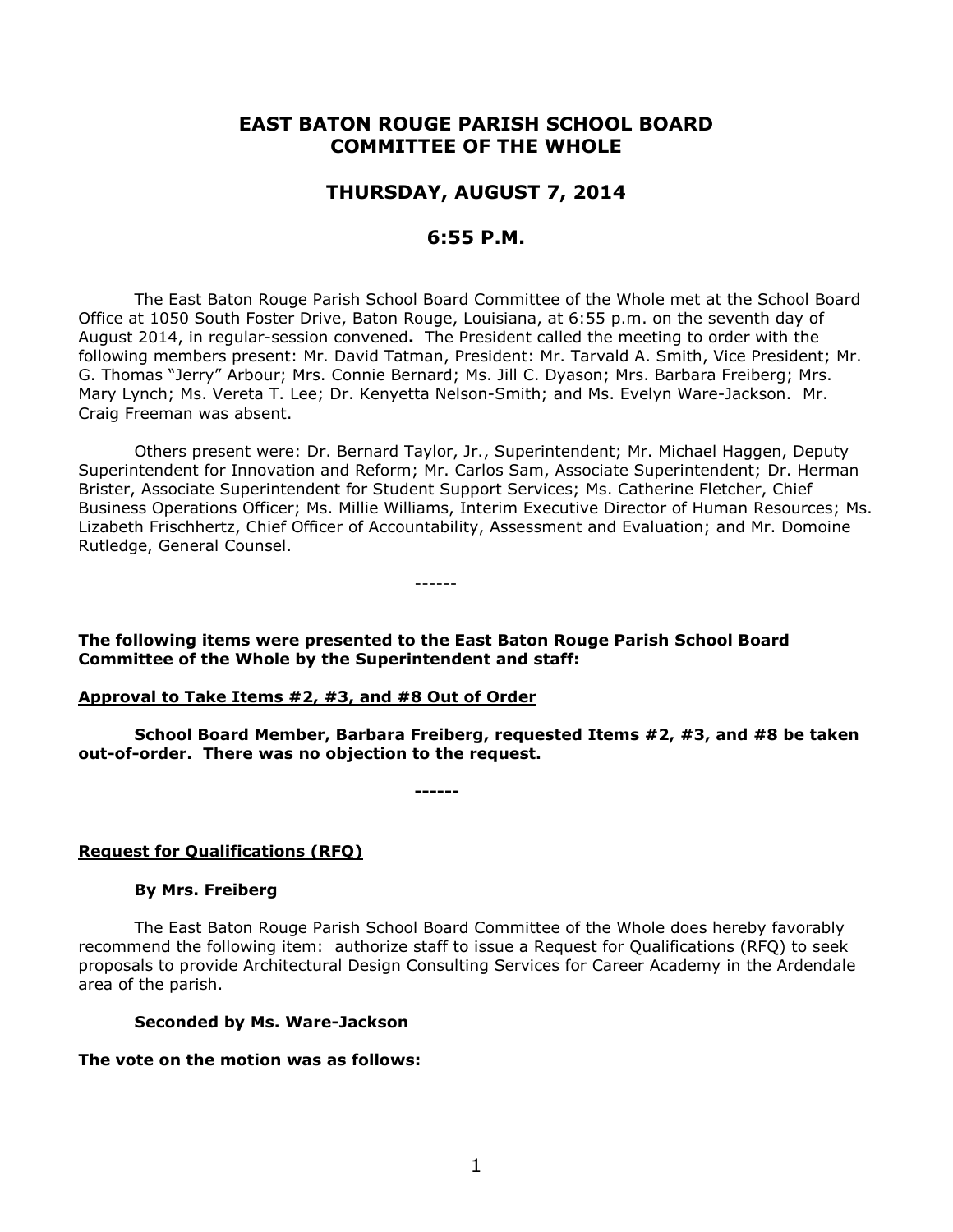| Yeas: $(9)$    | Mr. Arbour, Mrs. Bernard, Ms. Dyason, Mrs. Freiberg, Ms. Lee,<br>Mrs. Lynch, Vice President Smith, President Tatman, and Ms.<br>Ware-Jackson |
|----------------|----------------------------------------------------------------------------------------------------------------------------------------------|
| Nays: $(0)$    | <b>None</b>                                                                                                                                  |
| Abstained: (1) | Dr. Nelson-Smith                                                                                                                             |
| Absent: (1)    | Mr. Freeman                                                                                                                                  |

**The motion was favorably recommended to the full Board.**

**------**

## **Renewal of Agreement**

#### **By Ms. Dyason**

The East Baton Rouge Parish School Board Committee of the Whole does hereby favorably recommend the following item: approval to renew the Student Health Services Agreement with Health Centers in Schools (HCS), in the amount of \$2,250,000.00, for a period of five (5) years and to provide for related matters.

#### **Seconded by Ms. Lee**

## **Favorably recommended to the full Board by a vote of the members present. (Mr. Freeman was absent.)**

**------**

## **Renewal of Membership**

#### **By Mrs. Bernard**

The East Baton Rouge Parish School Board Committee of the Whole does hereby favorably recommend the following item: approval to renew the 2014-2015 library system membership with the Louisiana Resource Center for Educators for 77 schools in the amount of \$26,950.00. (Funding Source: HEAP Grant).

## **Seconded by Mr. Arbour**

**Favorably recommended to the full Board by a vote of the members present. (Mr. Freeman was absent.)**

**------**

**Louisiana Compliance Questionnaire**

**By Vice-President Smith**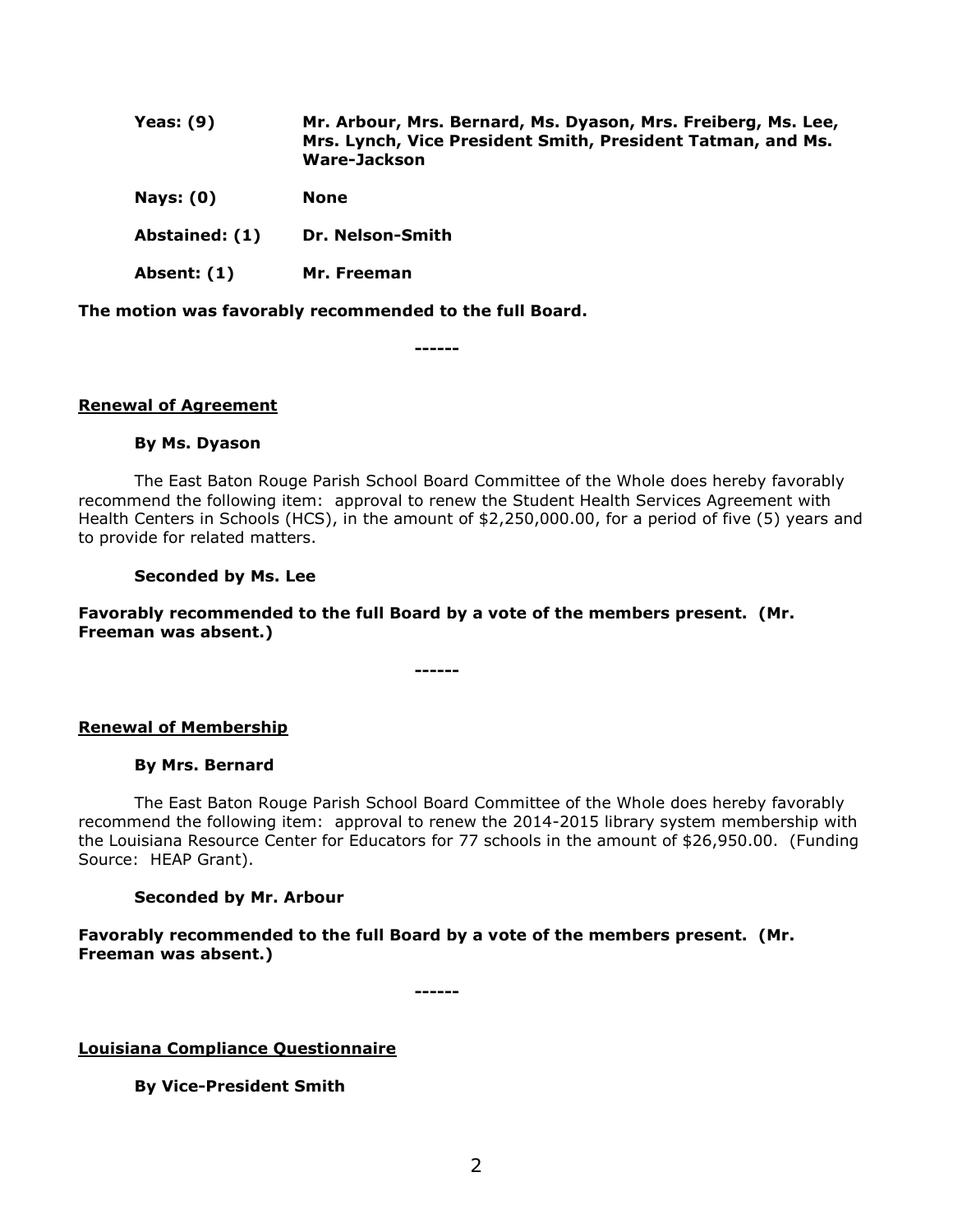The East Baton Rouge Parish School Board Committee of the Whole does hereby favorably recommend the following item: approval of the Louisiana Compliance Questionnaire as required for the 2013-2014 financial audit of the East Baton Rouge Parish School System.

## **Seconded by Dr. Nelson-Smith**

# **Favorably recommended to the full Board by a vote of the members present. (Mr. Freeman was absent.)**

**------**

## **Purchase of Computers**

## **By Ms. Lee**

The East Baton Rouge Parish School Board Committee of the Whole does hereby favorably recommend the following item: approval to purchase computers from Dell via the current state contract, execute the Dell Rebate Agreement, and to provide for related matters.

## **Seconded by Dr. Nelson-Smith**

**Favorably recommended to the full Board by a vote of the members present. (Mr. Freeman was absent.)**

**------**

## **Professional Services Contract**

## **By Ms. Lee**

The East Baton Rouge Parish School Board Committee of the Whole does hereby favorably recommend the following item: approval of a professional services contract between the East Baton Rouge Parish School Board and Educational Professional Services to handle all matters related to E-Rate federal and state requirements at a cost not to exceed \$18,000.00 per calendar year. (Funding Source: General Fund – Department of Technology).

## **Seconded by Vice-President Smith**

**Favorably recommended to the full Board by a vote of the members present. (Mr. Freeman was absent.)**

**------**

**Professional Services Contract**

**By Mrs. Lynch**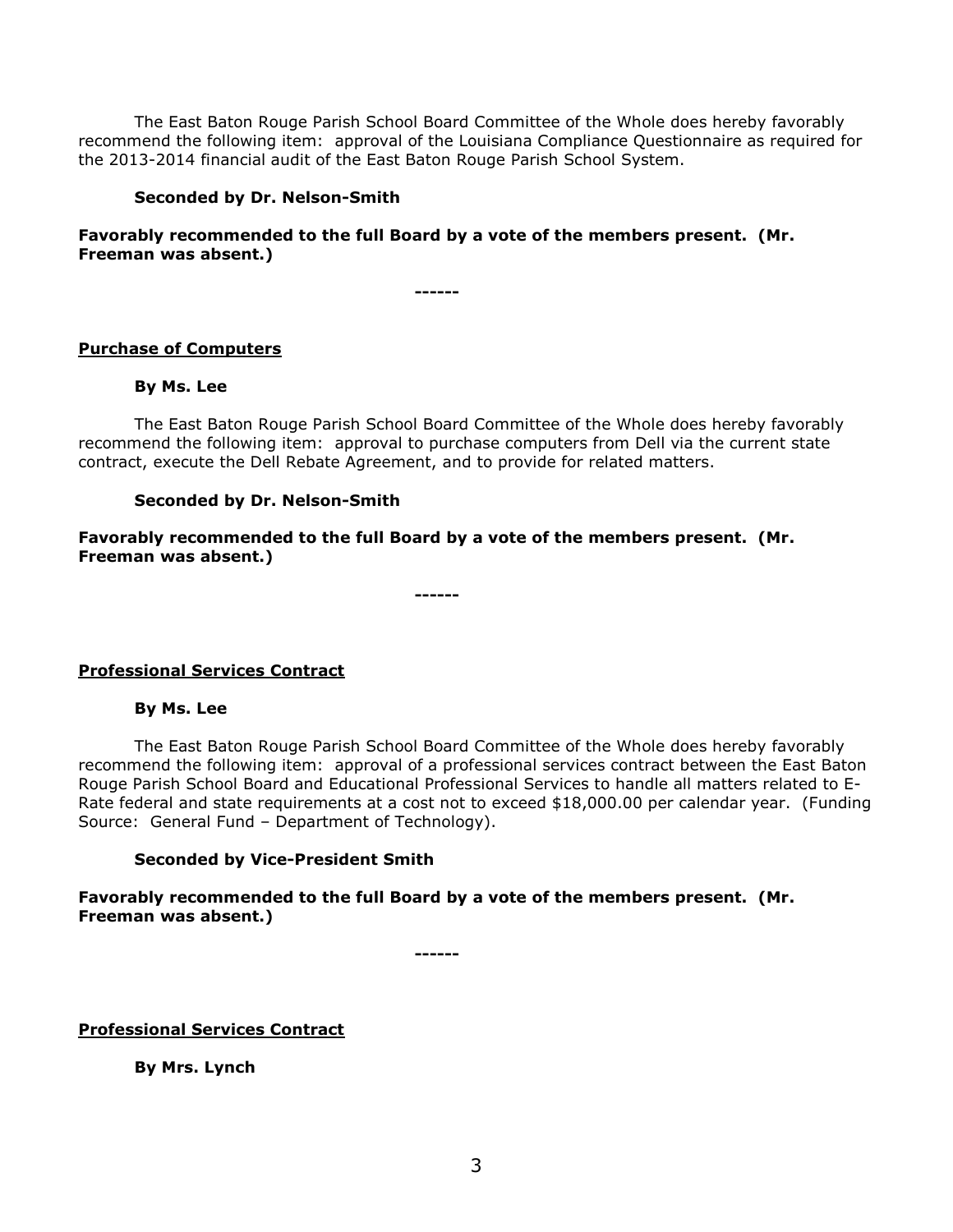The East Baton Rouge Parish School Board Committee of the Whole does hereby favorably recommend the following item: approval of a professional services contract between the East Baton Rouge Parish School Board and Reliance Communications for its SchoolMessenger services in the amount of \$63,000.00. (Funding Source: General Fund).

#### **Seconded by Mr. Arbour**

# **Favorably recommended to the full Board by a vote of the members present. (Mr. Freeman was absent.)**

**------**

# **Memorandum of Understanding (MOU)**

#### **By Mrs. Bernard**

The East Baton Rouge Parish School Board Committee of the Whole does hereby favorably recommend the following item: approval of a Memorandum of Understanding between the East Baton Rouge Parish School Board and The New Teacher Project, Inc., in the amount of \$11,900.00.

## **Seconded by Ms. Ware-Jackson**

**Favorably recommended to the full Board by a vote of the members present. (Mr. Freeman was absent.)**

**------**

## **Professional Services Contract**

#### **By Ms. Dyason**

The East Baton Rouge Parish School Board Committee of the Whole does hereby favorably recommend the following item: approval to renew a professional services contract between the East Baton Rouge Parish School Board and Volunteers in Public Schools (VIPS) for the period of July 1, 2014, through June 30, 2015, in the amount of \$87,000.00. (Funding Source: General Fund).

## **Seconded by Mrs. Lynch**

**Favorably recommended to the full Board by a vote of the members present. (Mr. Freeman was absent.)**

**------**

**Memorandum of Understanding (MOU)**

**By Ms. Lee**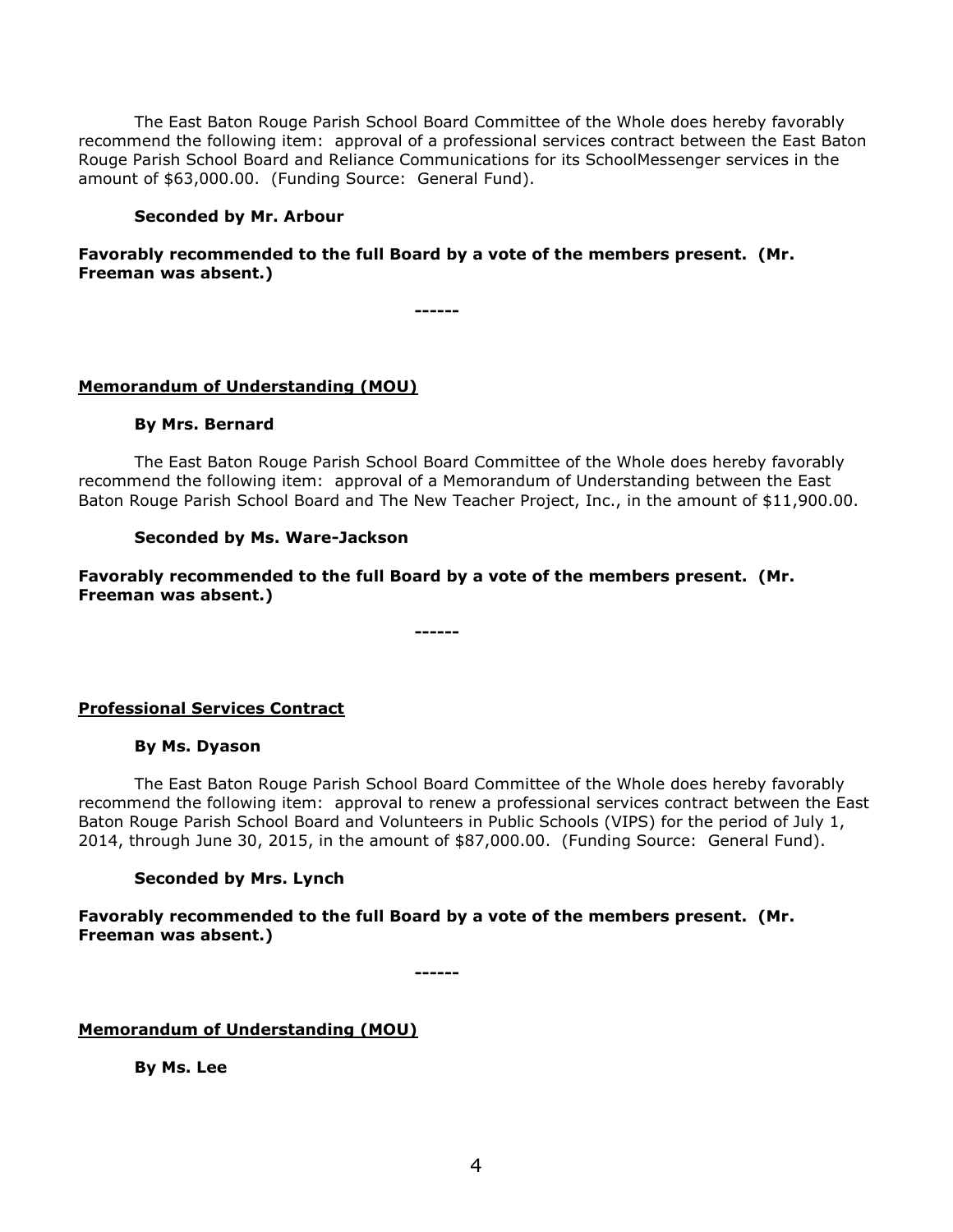The East Baton Rouge Parish School Board Committee of the Whole does hereby favorably recommend the following item: approval of a Memorandum of Understanding between the East Baton Rouge Parish School Board and Northshore Technical Community College as it relates to dual enrollment programs.

#### **Seconded by Mrs. Bernard**

# **Favorably recommended to the full Board by a vote of the members present. (Mr. Freeman was absent.)**

**------**

# **Memorandum of Understanding (MOU)**

#### **By Ms. Dyason**

The East Baton Rouge Parish School Board Committee of the Whole does hereby favorably recommend the following item: approval of a Memorandum of Understanding (MOU) between the East Baton Rouge Parish School Board and Baton Rouge Community College as it relates to dual enrollment programs.

## **Seconded by Mrs. Lynch**

**Favorably recommended to the full Board by a vote of the members present. (Mr. Freeman was absent.)**

**------**

#### **Extern Agreements**

#### **By Ms. Ware-Jackson**

The East Baton Rouge Parish School Board Committee of the Whole does hereby favorably recommend the following item: approval of two (2) Extern Agreements between the East Baton Rouge Parish School Board and Louisiana State University & Agricultural and Mechanical College for school psychology externs to assist in the following departments: I CARE and Exceptional Student Services.

## **Seconded by Mrs. Bernard**

**Favorably recommended to the full Board by a vote of the members present. (Mr. Freeman was absent.)**

**------**

**Amendments to Pupil Progression Plan**

**By Vice-President Smith**